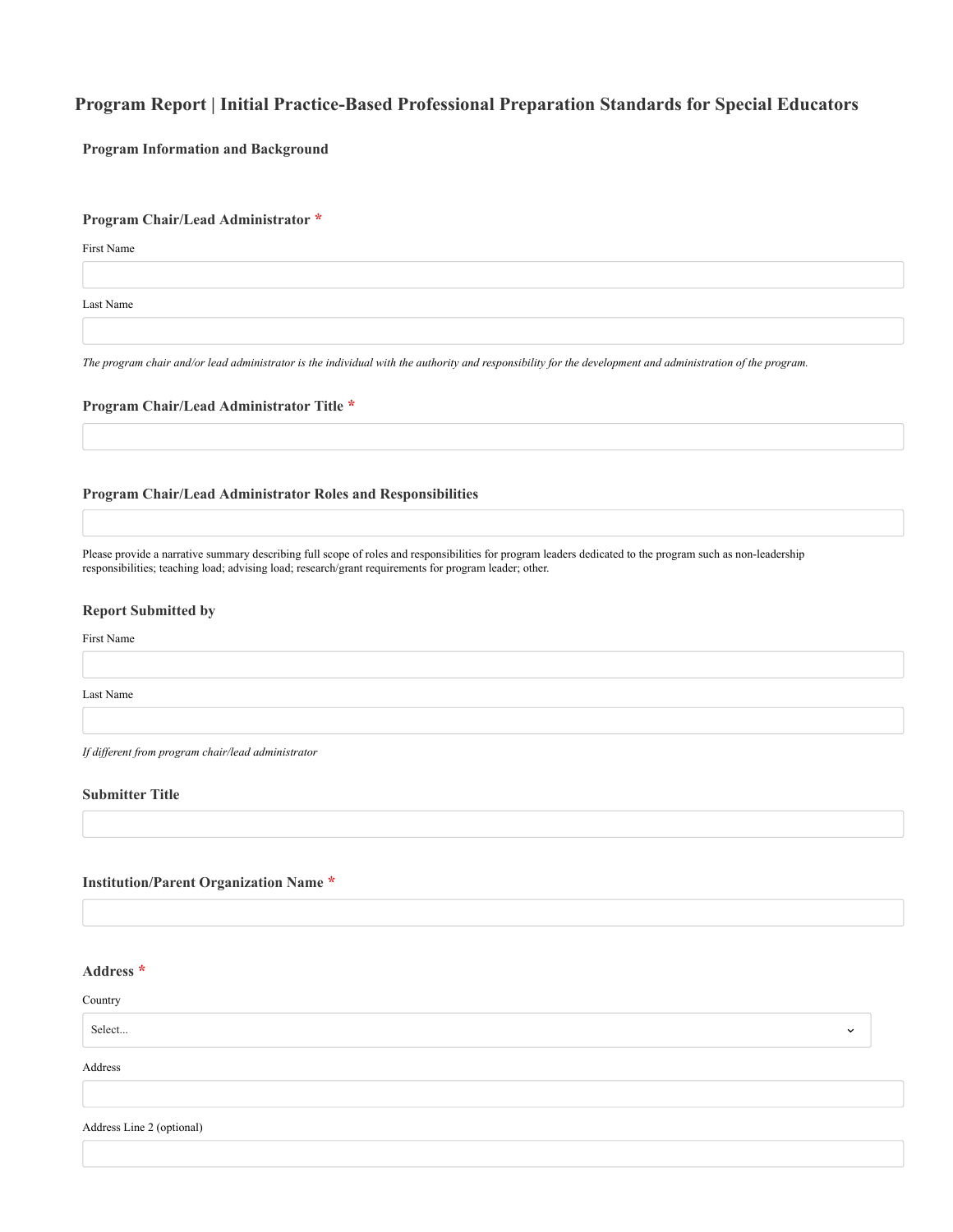| State, Province, or Region                                                             | Zip or Postal Code                                                                                                                                                                                                                                                                                                                        |
|----------------------------------------------------------------------------------------|-------------------------------------------------------------------------------------------------------------------------------------------------------------------------------------------------------------------------------------------------------------------------------------------------------------------------------------------|
| Program Name*                                                                          |                                                                                                                                                                                                                                                                                                                                           |
|                                                                                        |                                                                                                                                                                                                                                                                                                                                           |
| professional special educator services.<br>Each program must submit a separate report. | A program is defined as a sequence of coursework and experiences leading to a degree and/or credential (e.g., state licensure) that entitles the holder to perform                                                                                                                                                                        |
|                                                                                        | Please upload proof of current institutional regional accreditation *                                                                                                                                                                                                                                                                     |
|                                                                                        |                                                                                                                                                                                                                                                                                                                                           |
|                                                                                        | <b>Choose File</b>                                                                                                                                                                                                                                                                                                                        |
| Upload a file. No files have been attached yet.                                        |                                                                                                                                                                                                                                                                                                                                           |
|                                                                                        | Acceptable file types: .csv, .doc, .docx, .odt, .pdf, .rtf, .txt, .wpd, .wpf, .gif, .jpg, .jpeg, .png, .svg, .tif, .tiff                                                                                                                                                                                                                  |
| Regional Accreditation at the institutional level is required for CEC Accreditation.   |                                                                                                                                                                                                                                                                                                                                           |
| Program Data *                                                                         |                                                                                                                                                                                                                                                                                                                                           |
|                                                                                        | <b>Choose File</b>                                                                                                                                                                                                                                                                                                                        |
| Upload a file. No files have been attached yet.                                        |                                                                                                                                                                                                                                                                                                                                           |
|                                                                                        | Acceptable file types: .csv, .doc, .docx, .odt, .pdf, .rtf, .txt, .wpd, .wpf, .gif, .jpg, .jpeg, .png, .svg, .tif, .tiff, .epub, .key, .mobi, .mus, .musx, .ppt, .pptx, .sib, .xls, .xlsx,<br>zip, adoc, ai, bbl, dae, dwg, eps, fbx, fdx, heif, hevc, iba, ibooks, ltx, mpp, mpx, psd, step, stl, stp, tex, vdx, vsd, vss, vst, vsx, vtx |
| program's recruitment and retention efforts                                            | Please upload program data that includes the number of candidates enrolled in the program for the last three academic years as well as the number of program<br>completers for the last three academic years. Please also include a narrative that describes any trends in enrollment or completion and include a description of the      |
| <b>Program of Study</b>                                                                |                                                                                                                                                                                                                                                                                                                                           |
|                                                                                        |                                                                                                                                                                                                                                                                                                                                           |
|                                                                                        | <b>Choose File</b>                                                                                                                                                                                                                                                                                                                        |
| Upload a file. No files have been attached yet.                                        |                                                                                                                                                                                                                                                                                                                                           |
|                                                                                        | Acceptable file types: .csv, .doc, .docx, .odt, .pdf, .rtf, .txt, .wpd, .wpf, .gif, .jpg, .jpeg, .png, .svg, .tif, .tiff                                                                                                                                                                                                                  |
|                                                                                        | Please upload file(s) that outline the program of study and experiences required for program completion. (e.g. excerpt from college catalog).                                                                                                                                                                                             |
| <b>Faculty qualifications and recruitment</b>                                          |                                                                                                                                                                                                                                                                                                                                           |
|                                                                                        |                                                                                                                                                                                                                                                                                                                                           |

Please describe faculty qualifications and experience as well as faculty recruitment efforts for ensuring a diverse and equitable learning environment.

# **Program Organizational Chart \***

**Choose File**

**City**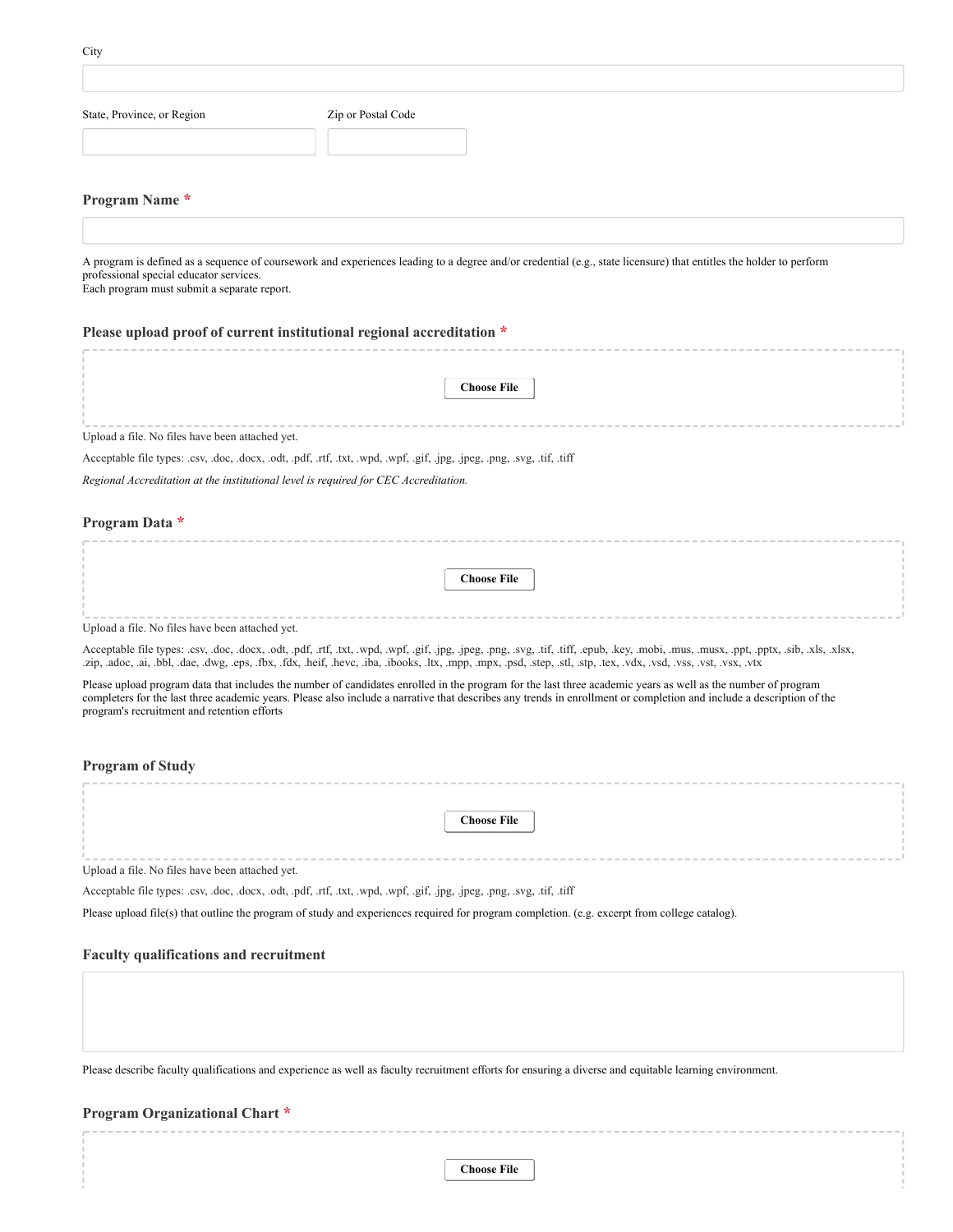Upload a file. No files have been attached yet.

Acceptable file types: .csv, .doc, .docx, .odt, .pdf, .rtf, .txt, .wpd, .wpf, .gif, .jpg, .jpeg, .png, .svg, .tif, .tiff

Please upload an organizational chart of program faculty and staff

# **Faculty Data \***

|                                                           |             |                |                         |   |   |                | ¥ |
|-----------------------------------------------------------|-------------|----------------|-------------------------|---|---|----------------|---|
|                                                           | $\mathbf 2$ | $\mathfrak{Z}$ | $\overline{\mathbf{4}}$ | 5 | 6 | $\overline{7}$ | ₹ |
| Name                                                      |             |                |                         |   |   |                |   |
| <b>Status</b><br>(FT/PT/Adjunct)<br>$\blacktriangleright$ |             |                |                         |   |   |                |   |
| Role/Title                                                |             |                |                         |   |   |                |   |
| <b>Highest Degree</b><br>Obtained                         |             |                |                         |   |   |                |   |
| <b>Degree Subject</b><br>Area                             |             |                |                         |   |   |                |   |
| <b>Years</b><br><b>Experience in</b><br>current role      |             |                |                         |   |   |                |   |
| <b>Gender Identity</b>                                    |             |                |                         |   |   |                |   |
| Race                                                      |             |                |                         |   |   |                |   |
| Hispanic/Latino?<br>$\blacktriangleright$                 |             |                |                         |   |   |                |   |
| Self-Identified<br>Disability?                            |             |                |                         |   |   |                |   |

Please note faculty demographic data is for contextual information. If information is unknown of if faculty choose not to disclose specific items, please indicate this within the chart.

**Are there any state and/or institutional policies that influenced the program's ability to apply CEC Standards? \***

| Yes |
|-----|
| No  |

**Program Mission and Conceptual Framework**

**Program Background and Role in Preparing Special Educators \***

Limit: 300 words

Please provide a brief introduction and historical background on the program, including any unique features that influence the program's role in preparing special educators.

**Program Mission \***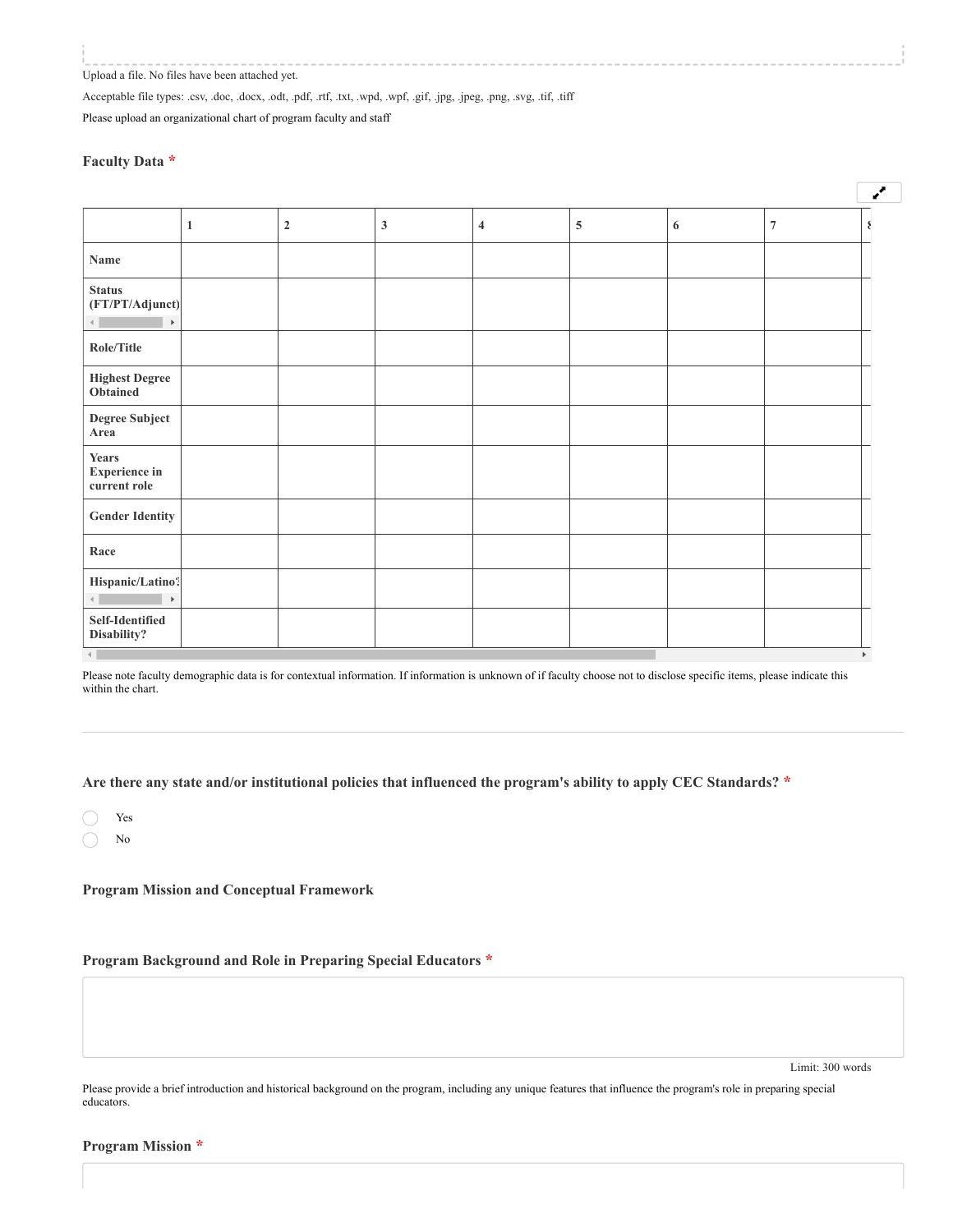**How does the program's mission statement support the local and community context? \***

**Conceptual Framework**

**Definition for conceptual framework?**

**How does the program's conceptual framework support the local and community context? \***

**Explain how the program mission statement and conceptual framework includes stakeholder perspectives and are regularly evaluated. \***

**Explain how the program mission and conceptual framework reflects a commitment to diversity, equity, and inclusion. \***

**Please provide any supporting documentation/evidence for the programs mission and conceptual framework.**

**Choose File**

Upload a file. No files have been attached yet.

Acceptable file types: .csv, .doc, .docx, .odt, .pdf, .rtf, .txt, .wpd, .wpf, .gif, .jpg, .jpeg, .png, .svg, .tif, .tiff

**Program Key Assessment Alignment to Standards \***

|                     | <b>Assessment</b><br><b>Name</b> | When is<br>assessment<br>administered | Standard 1:<br><b>Standard 1:</b><br><b>Engaging in</b><br>Professional<br>Learning and | <b>Standard 2:</b><br>Understanding<br>and<br><b>Addressing</b><br>$\mathbf{F}$<br>$\left($ | <b>Standard 3:</b><br><b>Demonstrating</b><br>Subject<br>$\mathbf{v}$<br><b>Matter</b><br>$\mathbb{R}$ | <b>Standard 4:</b><br>Using<br><b>Assessment</b><br>to<br>Understand | <b>Standard 5:</b><br><b>Supporting</b><br>Learning<br><b>Using</b><br><b>Effective</b> |  |
|---------------------|----------------------------------|---------------------------------------|-----------------------------------------------------------------------------------------|---------------------------------------------------------------------------------------------|--------------------------------------------------------------------------------------------------------|----------------------------------------------------------------------|-----------------------------------------------------------------------------------------|--|
| <b>Assessment 1</b> |                                  |                                       |                                                                                         |                                                                                             |                                                                                                        |                                                                      |                                                                                         |  |
| <b>Assessment 2</b> |                                  |                                       |                                                                                         |                                                                                             |                                                                                                        |                                                                      |                                                                                         |  |
| <b>Assessment 3</b> |                                  |                                       |                                                                                         |                                                                                             |                                                                                                        |                                                                      |                                                                                         |  |
| <b>Assessment 4</b> |                                  |                                       |                                                                                         |                                                                                             |                                                                                                        |                                                                      |                                                                                         |  |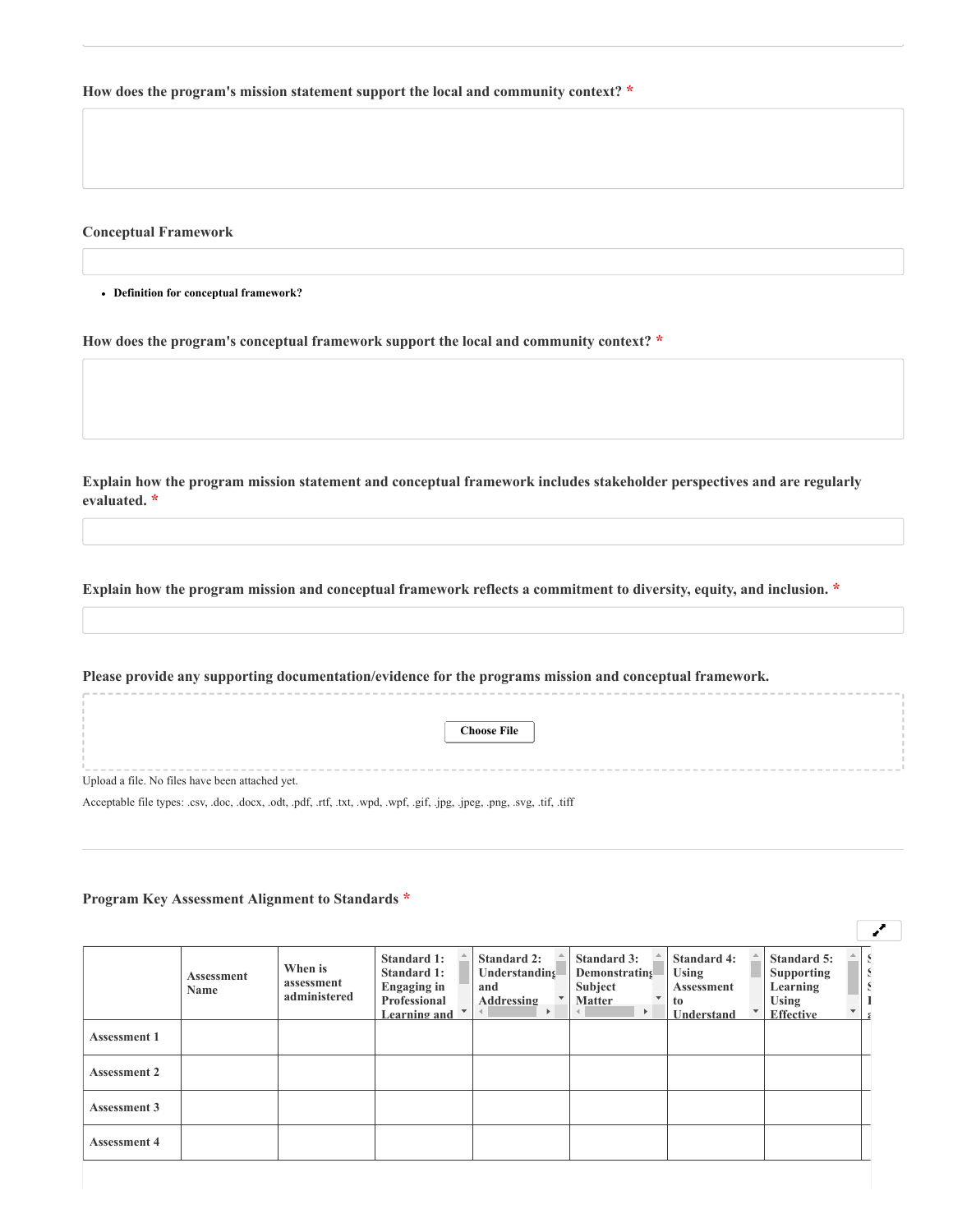| <b>Assessment 5</b> |  |  |  |  |
|---------------------|--|--|--|--|
| <b>Assessment 6</b> |  |  |  |  |
| <b>Assessment 7</b> |  |  |  |  |
| <b>Assessment 8</b> |  |  |  |  |
|                     |  |  |  |  |

Using the chart, please list the key assessments with names, when assessment is administered, and indicate which standard(s) the assessment aligns to. [CEC Standards can be found on the website.](https://exceptionalchildren.org/professional-preparation-standards)

# **Please upload the key assessments, instructions for candidates, and evaluation rubrics \***

|                                                                                              | <b>Choose File</b> |  |  |  |  |  |
|----------------------------------------------------------------------------------------------|--------------------|--|--|--|--|--|
|                                                                                              |                    |  |  |  |  |  |
|                                                                                              |                    |  |  |  |  |  |
|                                                                                              |                    |  |  |  |  |  |
|                                                                                              |                    |  |  |  |  |  |
| Select up to 16 files to attach. No files have been attached yet. You may add 16 more files. |                    |  |  |  |  |  |

Acceptable file types: .csv, .doc, .docx, .odt, .pdf, .rtf, .txt, .wpd, .wpf, .gif, .jpg, .jpeg, .png, .svg, .tif, .tiff

Please ensure that files are clearly named and match the names and information provided in the alignment chart

#### **Performance Standards**

For each standard and/or component below, please upload evidence and provide narrative describing how the program meets each standard/component. Only evidence uploaded to this report will be considered. Links to external webpages will not be reviewed as evidence.

#### **Field and Clinical Experience Standard**

Special education candidates progress through a series of developmentally sequenced field and clinical experiences for the full range of ages, types and levels of abilities, and collaborative opportunities that are appropriate to the license or roles for which they are preparing. These field and clinical experiences are supervised by qualified professionals.

#### **Field and Clinical Experience Standard \***

Include a description of field and clinical experiences required for the program, including the length of time for student teaching or internships.

#### **Please upload any additional evidence related to the Field and Clinical Experience Standard**

|  |  |  |  |  |  |  |  |  | <b>Choose File</b> |  |  |  |  |  |  |  |  |  |  |  |
|--|--|--|--|--|--|--|--|--|--------------------|--|--|--|--|--|--|--|--|--|--|--|
|  |  |  |  |  |  |  |  |  |                    |  |  |  |  |  |  |  |  |  |  |  |
|  |  |  |  |  |  |  |  |  |                    |  |  |  |  |  |  |  |  |  |  |  |
|  |  |  |  |  |  |  |  |  |                    |  |  |  |  |  |  |  |  |  |  |  |
|  |  |  |  |  |  |  |  |  |                    |  |  |  |  |  |  |  |  |  |  |  |

Select up to 5 files to attach. No files have been attached yet. You may add 5 more files.

Acceptable file types: .csv, .doc, .docx, .odt, .pdf, .rtf, .txt, .wpd, .wpf, .gif, .jpg, .jpeg, .png, .svg, .tif, .tiff

Please upload any supporting documents or evidence in addition to the key assessments that demonstrate how the program addresses the Field and Clinical Experience Standard.

**Standard 1: Engaging in Professional Learning and Practice within Ethical Guidelines**

**Candidates practice within ethical and legal guidelines; advocate for improved outcomes for individuals with exceptionalities and their families while considering their social, cultural, and linguistic diversity; and engage in ongoing self-reflection to design and implement professional learning activities.**

**Component 1.1: Candidates practice within ethical guidelines and legal policies and procedures.**

**Component 1.2: Candidates advocate for improved outcomes for individuals with exceptionalities and their families while addressing the unique needs of those with diverse social, cultural, and linguistic backgrounds.**

**Component 1.3: Candidates design and implement professional learning activities based on ongoing analysis of student learning; self-reflection; and professional standards, research, and contemporary practices.**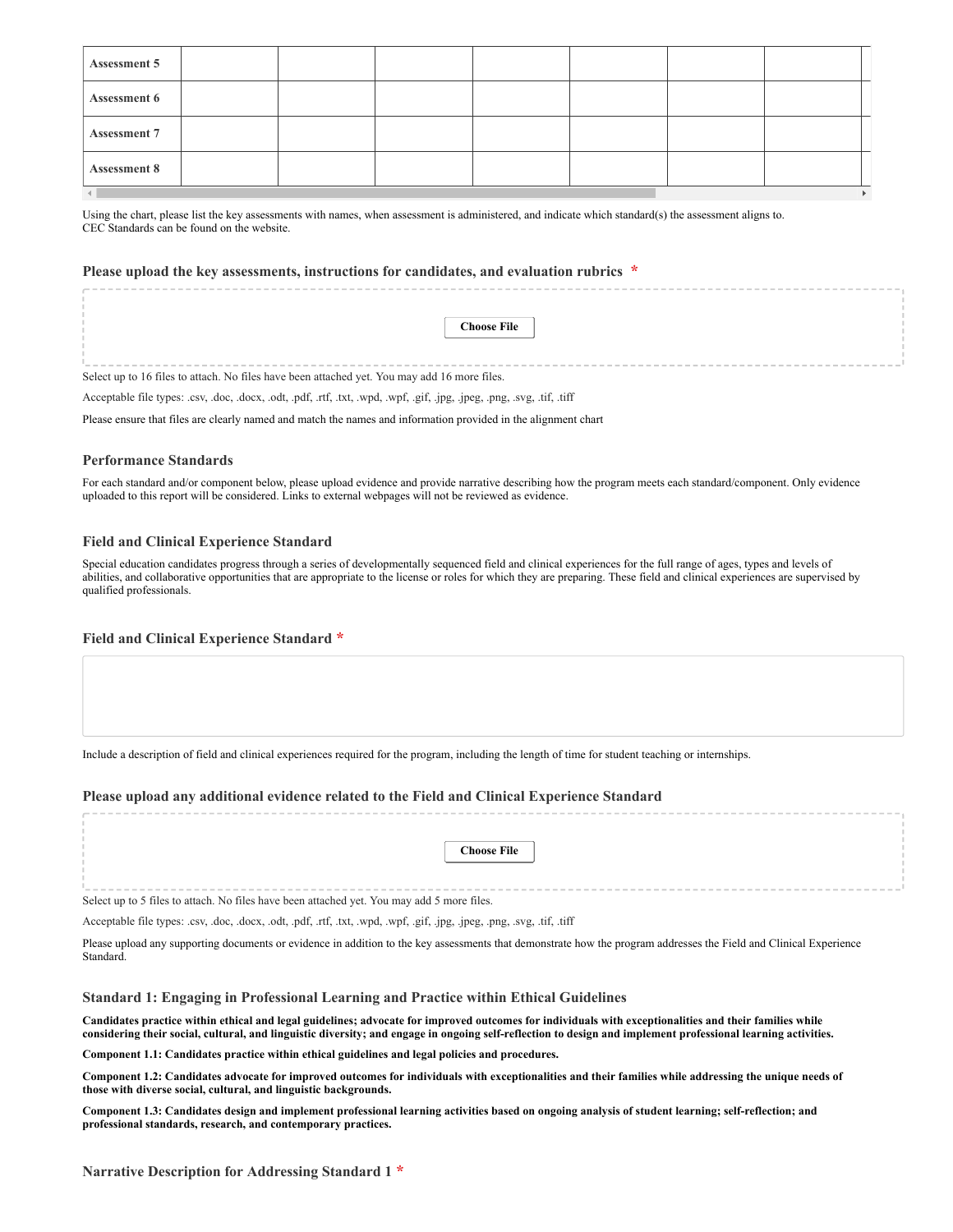Please use this space to provide a narrative description of how the program addresses Standard 1. Please be sure to draw specific references to each of the components in the Standard as well as any conclusions from the data and continuous improvement efforts.

#### **Please upload any additional documents or evidence that supports the Standard 1 narrative.**

|                                                                                            | <b>Choose File</b> |  |  |  |  |  |
|--------------------------------------------------------------------------------------------|--------------------|--|--|--|--|--|
|                                                                                            |                    |  |  |  |  |  |
|                                                                                            |                    |  |  |  |  |  |
|                                                                                            |                    |  |  |  |  |  |
|                                                                                            |                    |  |  |  |  |  |
| Select up to 5 files to attach. No files have been attached yet. You may add 5 more files. |                    |  |  |  |  |  |

Acceptable file types: .csv, .doc, .docx, .odt, .pdf, .rtf, .txt, .wpd, .wpf, .gif, .jpg, .jpeg, .png, .svg, .tif, .tiff

#### **Standard 2: Understanding and Addressing Each Individual's Developmental and Learning Needs**

Candidates use their understanding of human growth and development, the multiple influences on development, individual differences, diversity, including exceptionalities, and families and communities to plan and implement inclusive learning environments and experiences that provide individuals with exceptionalities high quality learning experiences reflective of each individual's strengths and needs.

Component 2.1: Candidates apply understanding of human growth and development to create developmentally appropriate and meaningful learning experiences that address individualized strengths and needs of students with exceptionalities.

Component 2.2: Candidates use their knowledge and understanding of diverse factors that influence development and learning, including differences related to families, languages, cultures, and communities, and individual differences, including exceptionalities, to plan and implement learning experiences and environments.

Component 2.3: Beginning special education professionals know how to intervene safely and appropriately with individuals with exceptionalities in crisis.

#### **Narrative Description for Addressing Standard 2 \***

Please use this space to provide a narrative description of how the program addresses Standard 2. Please be sure to draw specific references to each of the components in the Standard as well as any conclusions from the data and continuous improvement efforts.

#### **Please upload any additional documents or evidence that supports the Standard 2 narrative.**

|                                                                                            | <b>Choose File</b> |
|--------------------------------------------------------------------------------------------|--------------------|
|                                                                                            |                    |
|                                                                                            |                    |
|                                                                                            |                    |
|                                                                                            |                    |
|                                                                                            |                    |
| Select up to 5 files to attach. No files have been attached yet. You may add 5 more files. |                    |

Acceptable file types: .csv, .doc, .docx, .odt, .pdf, .rtf, .txt, .wpd, .wpf, .gif, .jpg, .jpeg, .png, .svg, .tif, .tiff

#### **Standard 3: Demonstrating Subject Matter Content and Specialized Curricular Knowledge**

Candidates apply their understanding of the academic subject matter content of the general curriculum and specialized curricula to inform their programmatic and instructional decisions for learners with exceptionalities.

Component 3.1: Candidates apply their understanding of academic subject matter content of the general curriculum to inform their programmatic and instructional decisions for individuals with exceptionalities.

Component 3.2: Candidates augment the general education curriculum to address skills and strategies that students with disabilities need to access the core curriculum and function successfully within a variety of contexts as well as the continuum of placement options to assure specially designed instruction is developed and implemented to achieve mastery of curricular standards and individualized goals and objectives.

# **Narrative Description for Addressing Standard 3 \***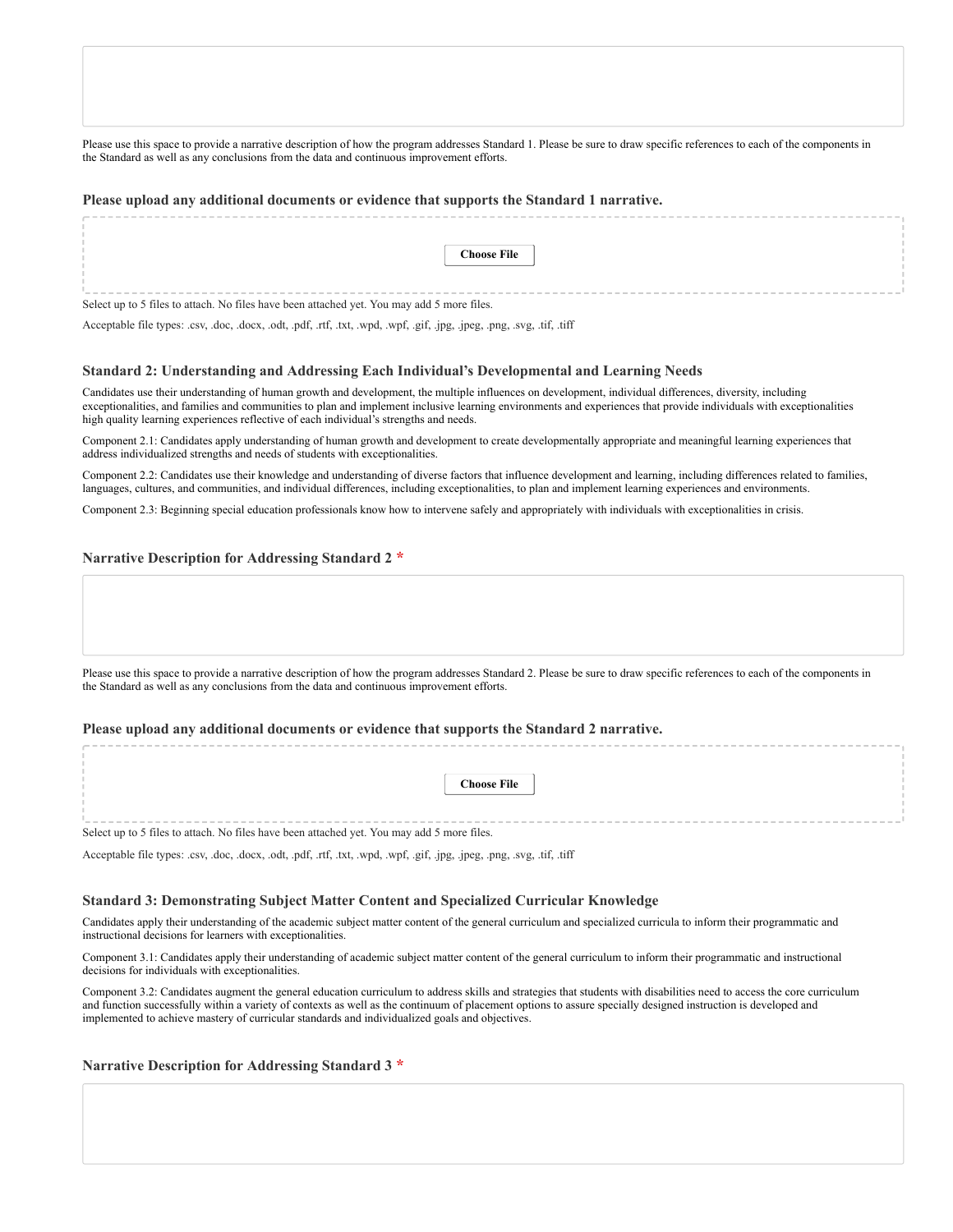Please use this space to provide a narrative description of how the program addresses Standard 3. Please be sure to draw specific references to each of the components in the Standard as well as any conclusions from the data and continuous improvement efforts.

#### **Please upload any additional documents or evidence that supports the Standard 3 narrative.**

|                                                                                            | <b>Choose File</b> |  |  |  |  |  |
|--------------------------------------------------------------------------------------------|--------------------|--|--|--|--|--|
|                                                                                            |                    |  |  |  |  |  |
|                                                                                            |                    |  |  |  |  |  |
|                                                                                            |                    |  |  |  |  |  |
|                                                                                            |                    |  |  |  |  |  |
|                                                                                            |                    |  |  |  |  |  |
| Select up to 5 files to attach. No files have been attached yet. You may add 5 more files. |                    |  |  |  |  |  |

Acceptable file types: .csv, .doc, .docx, .odt, .pdf, .rtf, .txt, .wpd, .wpf, .gif, .jpg, .jpeg, .png, .svg, .tif, .tiff

#### **Standard 4: Using Assessment to Understand the Learner and the Learning Environment for Data-Based Decision Making**

Candidates assess students' learning, behavior, and the classroom environment in order to evaluate and support classroom and school-based problem-solving systems of intervention and instruction. Candidates evaluate students to determine their strengths and needs, contribute to students' eligibility determination, communicate students' progress, inform short and long-term instructional planning, and make ongoing adjustments to instruction using technology as appropriate.

Component 4.1: Candidates collaboratively develop, select, administer, analyze, and interpret multiple measures of student learning, behavior, and the classroom environment to evaluate and support classroom and school-based systems of intervention for students with and without exceptionalities.

Component 4.2: Candidates develop, select, administer, and interpret multiple, formal and informal, culturally and linguistically appropriate measures and procedures that are valid and reliable to contribute to eligibility determination for special education services.

Component 4.3: Candidates assess, collaboratively analyze, interpret, and communicate students' progress toward measurable outcomes using technology as appropriate, to inform both short- and long-term planning, and make ongoing adjustments to instruction.

#### **Narrative Description for Addressing Standard 4 \***

Please use this space to provide a narrative description of how the program addresses Standard 4. Please be sure to draw specific references to each of the components in the Standard as well as any conclusions from the data and continuous improvement efforts.

#### **Please upload any additional documents or evidence that supports the Standard 4 narrative.**

|                                                                                            | <b>Choose File</b> |  |  |  |  |  |
|--------------------------------------------------------------------------------------------|--------------------|--|--|--|--|--|
|                                                                                            |                    |  |  |  |  |  |
|                                                                                            |                    |  |  |  |  |  |
|                                                                                            |                    |  |  |  |  |  |
|                                                                                            |                    |  |  |  |  |  |
|                                                                                            |                    |  |  |  |  |  |
| Select up to 5 files to attach. No files have been attached yet. You may add 5 more files. |                    |  |  |  |  |  |

Acceptable file types: .csv, .doc, .docx, .odt, .pdf, .rtf, .txt, .wpd, .wpf, .gif, .jpg, .jpeg, .png, .svg, .tif, .tiff

#### **Standard 5: Supporting Learning Using Effective Instruction**

Candidates use knowledge of individuals' development, learning needs, and assessment data to inform decisions about effective instruction. Candidates use explicit instructional strategies and employ strategies to promote active engagement and increased motivation to individualize instruction to support each individual. Candidates use whole group instruction, flexible grouping, small group instruction, and individual instruction. Candidates teach individuals to use meta-/cognitive strategies to support and self-regulate learning.

Component 5.1: Candidates use findings from multiple assessments, including student self-assessment, that are responsive to cultural and linguistic diversity and specialized as needed, to identify what students know and are able to do. They then interpret the assessment data to appropriately plan and guide instruction to meet rigorous academic and non-academic content and goals for each individual.

Component 5.2: Candidates use effective strategies to promote active student engagement, increase student motivation, increase opportunities to respond, and enhance self‐regulation of student learning.

Component 5.3: Candidates use explicit, systematic instruction to teach content, strategies, and skills to make clear what a learner needs to do or think about while learning.

Component 5.4: Candidates use flexible grouping to support the use of instruction that is adapted to meet the needs of each individual and group.

Component 5.5: Candidates organize and manage focused, intensive small group instruction to meet the learning needs of each individual.

Component 5.6: Candidates plan and deliver specialized, individualized instruction that is used to meet the learning needs of each individual.

#### **Narrative Description for Addressing Standard 5 \***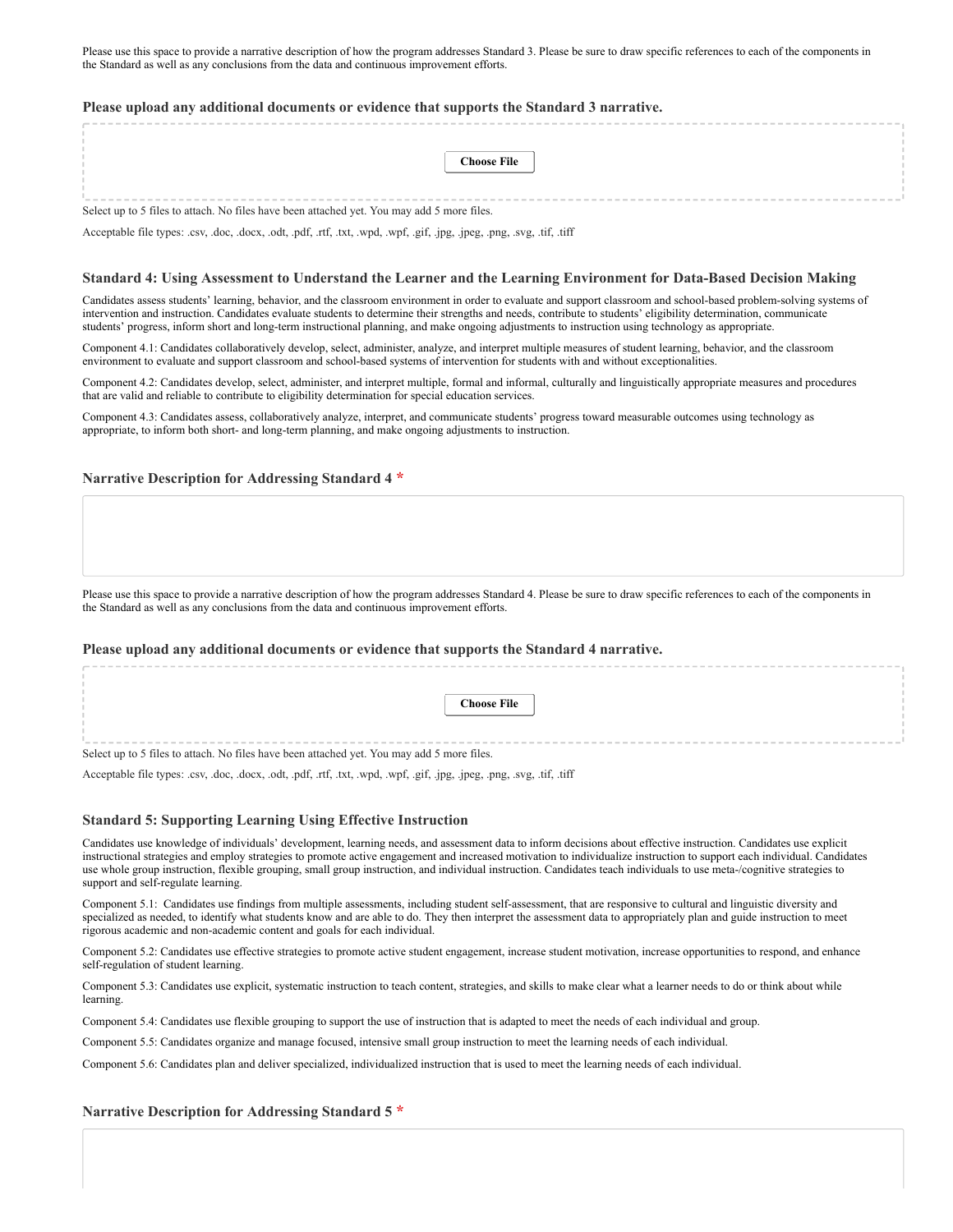Please use this space to provide a narrative description of how the program addresses Standard 5. Please be sure to draw specific references to each of the components in the Standard as well as any conclusions from the data and continuous improvement efforts.

#### **Please upload any additional documents or evidence that supports the Standard 5 narrative.**

|                                                                                            | <b>Choose File</b> |
|--------------------------------------------------------------------------------------------|--------------------|
|                                                                                            |                    |
|                                                                                            |                    |
|                                                                                            |                    |
|                                                                                            |                    |
|                                                                                            |                    |
| Select up to 5 files to attach. No files have been attached yet. You may add 5 more files. |                    |

Acceptable file types: .csv, .doc, .docx, .odt, .pdf, .rtf, .txt, .wpd, .wpf, .gif, .jpg, .jpeg, .png, .svg, .tif, .tiff

#### **Standard 6: Supporting Social, Emotional, and Behavioral Growth**

Candidates create and contribute to safe, respectful, and productive learning environments for individuals with exceptionalities through the use of effective routines and procedures and use a range of preventive and responsive practices to support social, emotional and educational well-being. They follow ethical and legal guidelines and work collaboratively with families and other professionals to conduct behavioral assessments for intervention and program development.

Component 6.1: Candidates use effective routines and procedures to create safe, caring, respectful, and productive learning environments for individuals with exceptionalities.

Component 6.2: Candidates use a range of preventive and responsive practices documented as effective to support individuals' social, emotional, and educational wellbeing.

Component 6.3: Candidates systematically use data from a variety of sources to identify the purpose or function served by problem behavior to plan, implement, and evaluate behavioral interventions and social skills programs, including generalization to other environments.

#### **Narrative Description for Addressing Standard 6 \***

Please use this space to provide a narrative description of how the program addresses Standard 6. Please be sure to draw specific references to each of the components in the Standard as well as any conclusions from the data and continuous improvement efforts.

#### **Please upload any additional documents or evidence that supports the Standard 6 narrative.**

| <b>Choose File</b> |  |
|--------------------|--|
|                    |  |
|                    |  |
|                    |  |
|                    |  |
|                    |  |

Select up to 5 files to attach. No files have been attached yet. You may add 5 more files.

Acceptable file types: .csv, .doc, .docx, .odt, .pdf, .rtf, .txt, .wpd, .wpf, .gif, .jpg, .jpeg, .png, .svg, .tif, .tiff, .xls, .xlsx

#### **Standard 7: Collaborating with Team Members**

Candidates apply team processes and communication strategies to collaborate in a culturally responsive manner with families, paraprofessionals, and other professionals within the school, other educational settings, and the community to plan programs and access services for individuals with exceptionalities and their families.

Component 7.1: Candidates utilize communication, group facilitation, and problem–solving strategies in a culturally responsive manner to lead effective meetings and share expertise and knowledge to build team capacity and jointly address students' instructional and behavioral needs.

Component 7.2: Candidates collaborate, communicate, and coordinate with families, paraprofessionals, and other professionals within the educational setting to assess, plan, and implement effective programs and services that promote progress toward measurable outcomes for individuals with and without exceptionalities and their families.

Component 7.3: Candidates collaborate, communicate, and coordinate with professionals and agencies within the community to identify and access services, resources, and supports to meet the identified needs of individuals with exceptionalities and their families.

Component 7.4: Candidates work with and mentor paraprofessionals in the paraprofessionals' role of supporting the education of individuals with exceptionalities and their families.

#### **Narrative Description for Addressing Standard 7 \***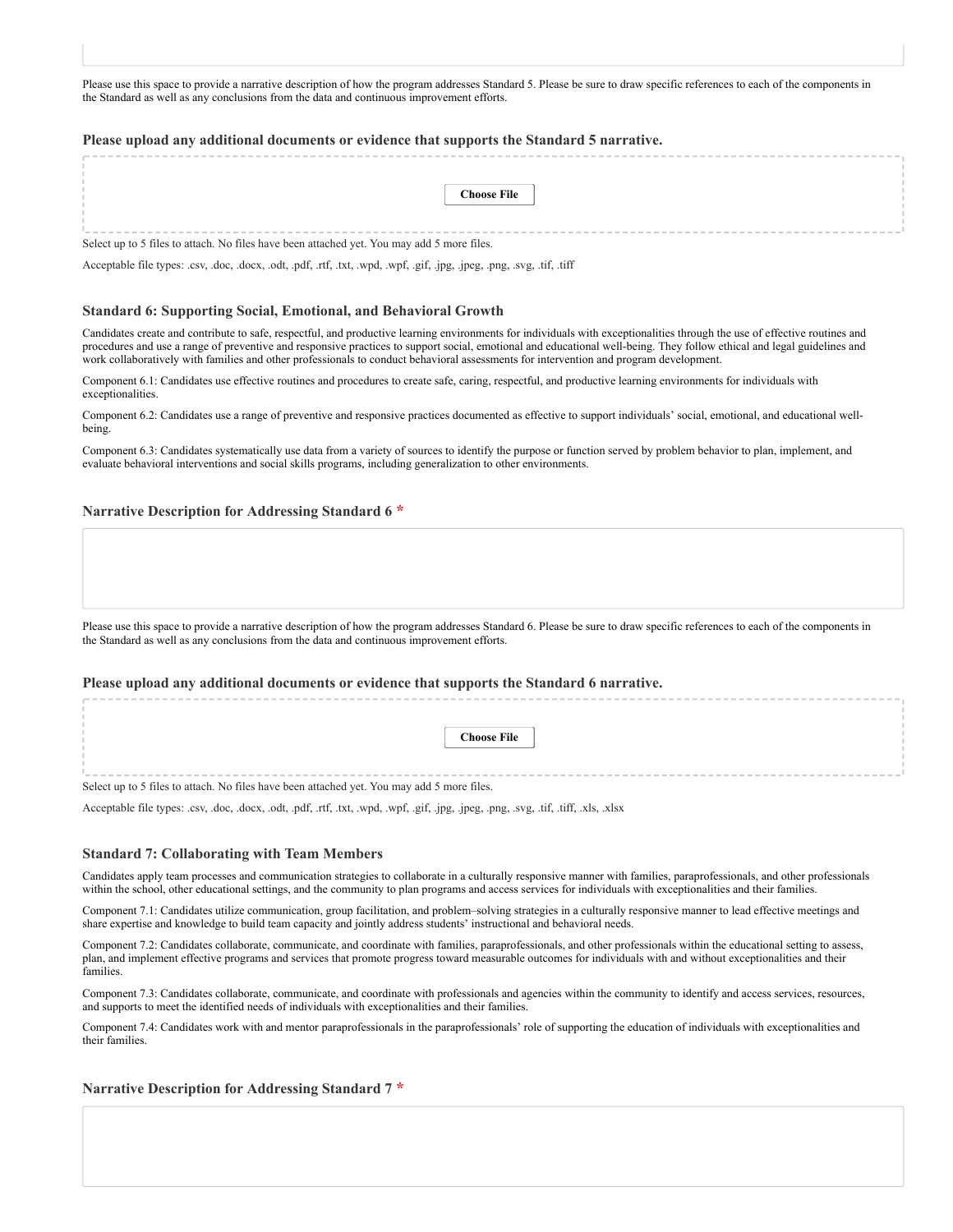Please use this space to provide a narrative description of how the program addresses Standard 7. Please be sure to draw specific references to each of the components in the Standard as well as any conclusions from the data and continuous improvement efforts.

#### **Please upload any additional documents or evidence that supports the Standard 7 narrative.**

|                                                                                            | <b>Choose File</b> |  |  |  |
|--------------------------------------------------------------------------------------------|--------------------|--|--|--|
|                                                                                            |                    |  |  |  |
|                                                                                            |                    |  |  |  |
|                                                                                            |                    |  |  |  |
|                                                                                            |                    |  |  |  |
|                                                                                            |                    |  |  |  |
| Select up to 5 files to attach. No files have been attached yet. You may add 5 more files. |                    |  |  |  |

Acceptable file types: .csv, .doc, .docx, .odt, .pdf, .rtf, .txt, .wpd, .wpf, .gif, .jpg, .jpeg, .png, .svg, .tif, .tiff, .xls, .xlsx

## **Please provide a narrative description of detailing available student supports and resources for candidates in the program. \***

Narrative should explain how candidates have equitable access to academic and non-academic supports and resources designed around the needs and characteristics of the candidate population. The narrative should also address the parity of available candidate resources with other programs at the institution.

#### **Evidence of candidate resources and support \***

**Choose File**

Select up to 5 files to attach. No files have been attached yet. You may add 5 more files.

Acceptable file types: .csv, .doc, .docx, .odt, .pdf, .rtf, .txt, .wpd, .wpf, .gif, .jpg, .jpeg, .png, .svg, .tif, .tiff

Include photos of physical space resources for all sites where the program operates. If applicable, please include screen shots of online/virtual resources.

# **How does the program routinely review the performance of and advise candidates regarding their progress and potential in the program? \***

Detail of program milestones with associated actions/consequences prompted by individual candidate level of performance, e.g., candidate moves to field experience, candidate moves to student teaching, candidate is counseled out of program

#### **Please upload any evidence related to review and advisement of candidate performance.**

|                                                                                                                          | <b>Choose File</b> |  |  |
|--------------------------------------------------------------------------------------------------------------------------|--------------------|--|--|
| Upload a file. No files have been attached yet.                                                                          |                    |  |  |
| Acceptable file types: .csv, .doc, .docx, .odt, .pdf, .rtf, .txt, .wpd, .wpf, .gif, .jpg, .jpeg, .png, .svg, .tif, .tiff |                    |  |  |
|                                                                                                                          |                    |  |  |
|                                                                                                                          |                    |  |  |

#### **Assuring Public Accountability**

The program is transparent with the public about its effectiveness in preparing special educators, publishing evidence to that effect on its website in a place easily accessible to current and prospective candidates and the public.

| Program objectives and evidence of meeting these objectives * |                    |  |  |  |  |
|---------------------------------------------------------------|--------------------|--|--|--|--|
|                                                               |                    |  |  |  |  |
|                                                               |                    |  |  |  |  |
|                                                               | <b>Choose File</b> |  |  |  |  |
|                                                               |                    |  |  |  |  |
|                                                               |                    |  |  |  |  |